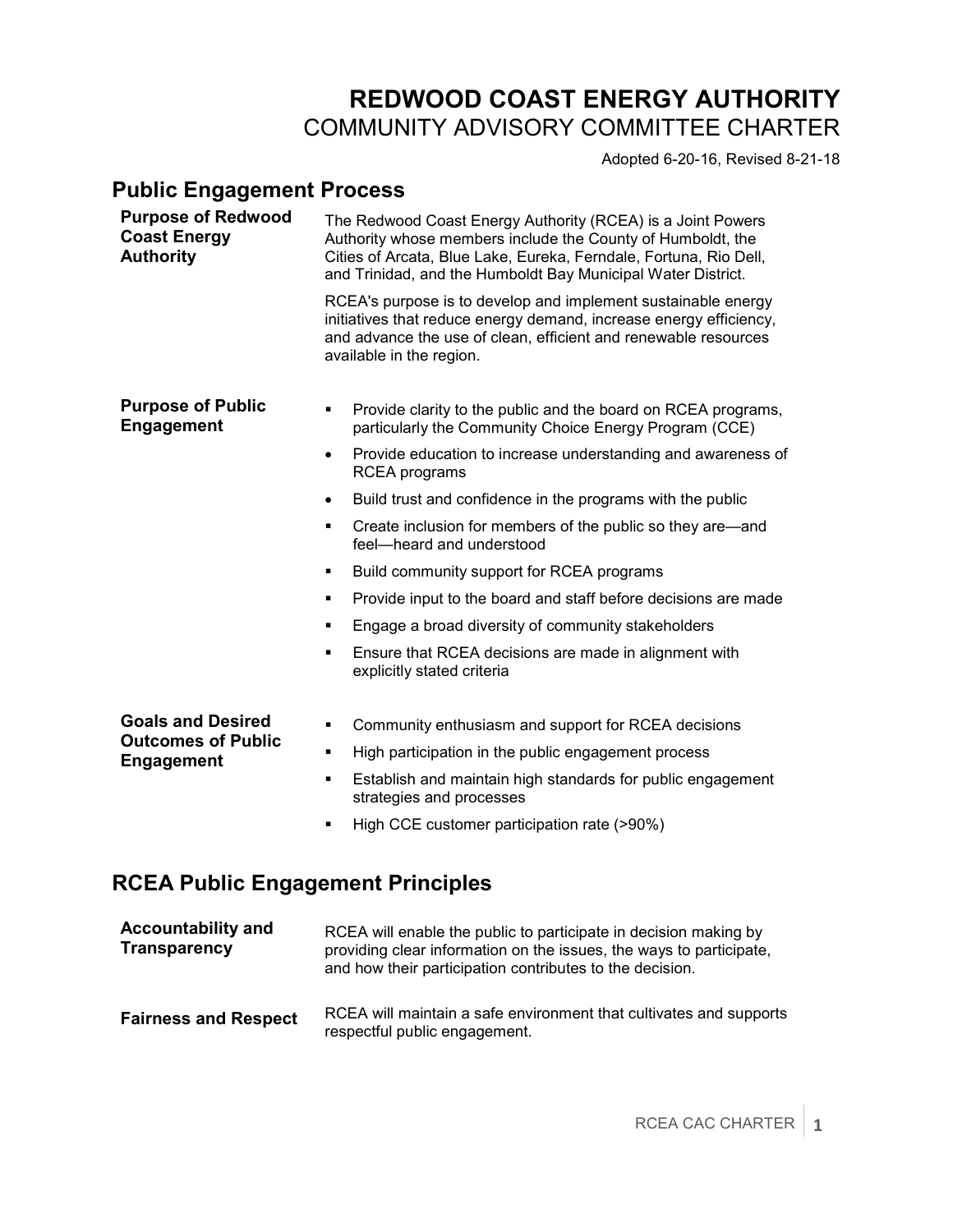| <b>Accessibility</b>                            | RCEA will respect and encourage participation by providing ample<br>public notice of opportunities, resources, and accommodations that<br>enable all to participate.                                                                                  |
|-------------------------------------------------|-------------------------------------------------------------------------------------------------------------------------------------------------------------------------------------------------------------------------------------------------------|
| <b>Predictability and</b><br><b>Consistency</b> | RCEA will prepare the public to participate by providing meeting<br>agendas, discussion guidelines, notes, and information on next<br>steps.                                                                                                          |
| <b>Efficient Use of</b><br><b>Resources</b>     | RCEA will balance its commitment to provide ample opportunities<br>for public involvement with its commitment to delivering government<br>services efficiently and using RCEA resources wisely to make<br>effective forward progress on RCEA's goals. |
| <b>Evaluation</b>                               | RCEA will monitor and evaluate its public participation efforts to<br>identify and act on opportunities to improve its processes.                                                                                                                     |

## **Charter of the Community Advisory Committee**

| <b>Role</b>                                                                       | The role of the Community Advisory Committee is to support<br>٠<br>RCEA public engagement efforts and to provide decision-<br>making support and input to the RCEA Board.                                                                                                                                                                                                                                                                                                                        |
|-----------------------------------------------------------------------------------|--------------------------------------------------------------------------------------------------------------------------------------------------------------------------------------------------------------------------------------------------------------------------------------------------------------------------------------------------------------------------------------------------------------------------------------------------------------------------------------------------|
|                                                                                   | When the need arises, the committee will help plan and<br>$\blacksquare$<br>conduct community meetings to educate and/or get input from<br>the public on RCEA programs. This may include:                                                                                                                                                                                                                                                                                                        |
|                                                                                   | Helping develop the content and process for the meetings                                                                                                                                                                                                                                                                                                                                                                                                                                         |
|                                                                                   | Participating in and assisting with facilitating the meetings<br>$\bullet$                                                                                                                                                                                                                                                                                                                                                                                                                       |
|                                                                                   | Understanding and summarizing the feedback from the<br>$\bullet$<br>meetings                                                                                                                                                                                                                                                                                                                                                                                                                     |
|                                                                                   | Providing the RCEA Board with a synthesis of the feedback<br>$\bullet$<br>from the meetings                                                                                                                                                                                                                                                                                                                                                                                                      |
|                                                                                   | Making recommendations to the board based on the<br>$\bullet$<br>feedback from the meetings.                                                                                                                                                                                                                                                                                                                                                                                                     |
|                                                                                   |                                                                                                                                                                                                                                                                                                                                                                                                                                                                                                  |
| <b>Advisory Committee</b><br><b>Decision-Making</b>                               | Agree on the recommendations to the RCEA Board by<br>consensus. In other words, every Advisory Committee member:                                                                                                                                                                                                                                                                                                                                                                                 |
| <b>Process</b>                                                                    | Understands the decision<br>٠                                                                                                                                                                                                                                                                                                                                                                                                                                                                    |
|                                                                                   | Has had a chance to express his or her concerns<br>$\blacksquare$                                                                                                                                                                                                                                                                                                                                                                                                                                |
|                                                                                   | States that he or she is willing to actively support the<br>٠<br>$decision(s)$ .                                                                                                                                                                                                                                                                                                                                                                                                                 |
|                                                                                   | Every effort will be made to reach consensus. When consensus<br>on any recommendation cannot be reached in a timely fashion<br>and there is significant disagreement over direction, the<br>decision will "fallback to" and be made by a super majority (two-<br>thirds) of the full committee. In the event of a "fallback<br>decision," the board will request that the broad range of thinking<br>underlying the recommendations be reported. The RCEA Board<br>will make the final decision. |
| <b>Advisory Committee</b><br><b>Decision-Making</b><br><b>Process (continued)</b> | Quorum to conduct business is 50%+1 (8) of committee<br>membership.                                                                                                                                                                                                                                                                                                                                                                                                                              |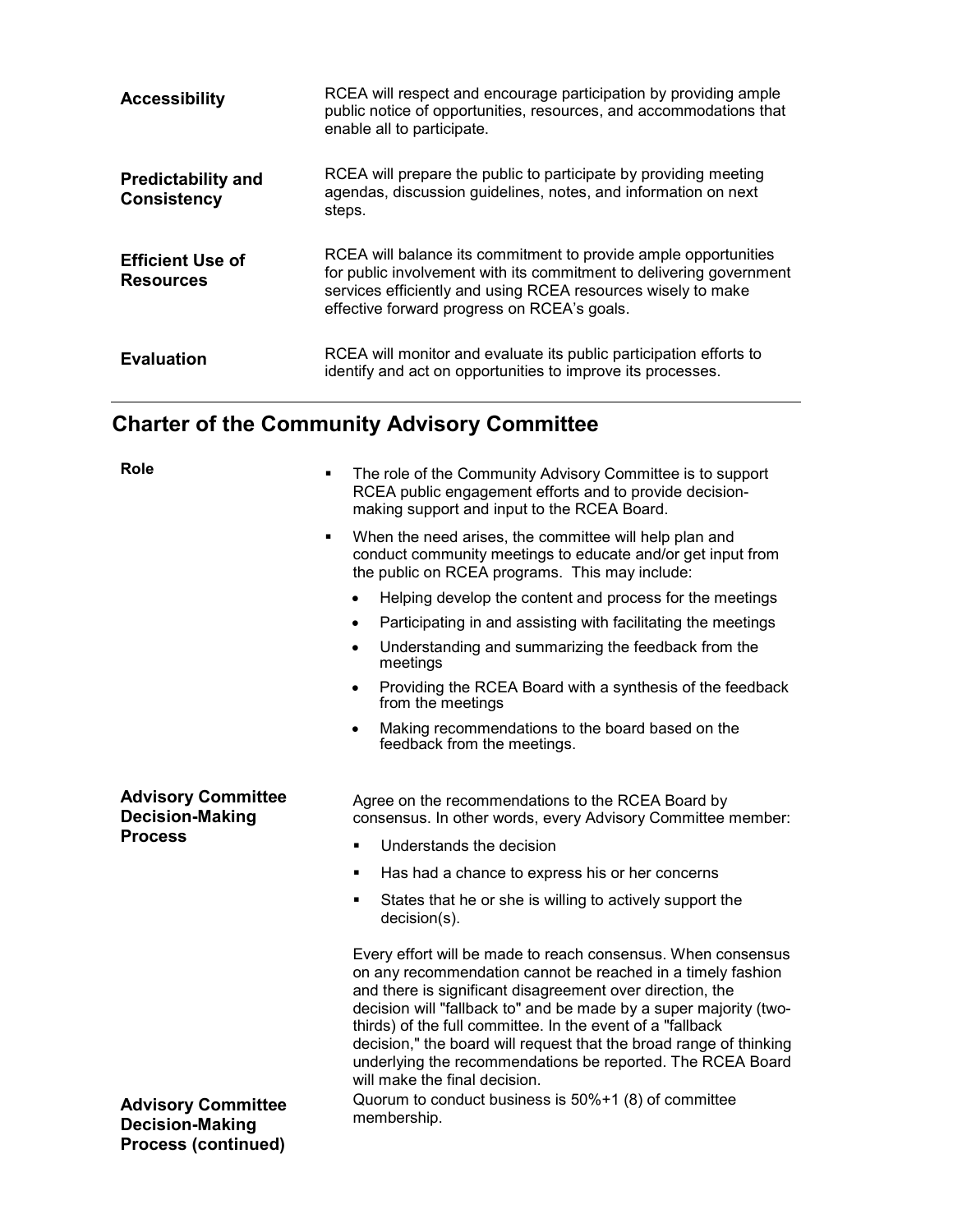|                                             |                | Note: This committee is advisory in nature and shall have no<br>final decision-making authority. Any activity or recommendation<br>from this committee requiring policy direction or action shall be<br>presented to the Executive Director and/or the RCEA Board<br>Liaison who will refer the request to the board. |
|---------------------------------------------|----------------|-----------------------------------------------------------------------------------------------------------------------------------------------------------------------------------------------------------------------------------------------------------------------------------------------------------------------|
| <b>RCEA Board Liaison</b><br>Member(s) Role | ٠              | Contribute content knowledge and board perspective                                                                                                                                                                                                                                                                    |
|                                             | ٠              | Encourage participation and help create a civil,<br>collaborative environment                                                                                                                                                                                                                                         |
|                                             | ٠              | Communicate committee recommendations and<br>perspectives to the board                                                                                                                                                                                                                                                |
|                                             | ٠              | Participate as a non-voting committee member.                                                                                                                                                                                                                                                                         |
| <b>Committee Member's Role</b>              | $\blacksquare$ | Participate actively and fully in committee work to achieve<br>the charter                                                                                                                                                                                                                                            |
|                                             | ٠              | Surface issues and work to resolve them collaboratively                                                                                                                                                                                                                                                               |
|                                             | ٠              | Take responsibility for assignments between meetings and<br>preparing for meetings                                                                                                                                                                                                                                    |
|                                             | ٠              | Actively solicit and encourage participation in community<br>meetings                                                                                                                                                                                                                                                 |
|                                             | ٠              | Actively challenge themselves to understand different<br>perspectives on the committee and from the public                                                                                                                                                                                                            |
|                                             | ٠              | Attend all agreed-upon meetings. If a committee member is<br>unable to participate fully and has frequent absences, the<br>board will replace the member.                                                                                                                                                             |
| <b>Chair/Vice Chair Roles</b>               | ٠              | The duty of the chair will be to:                                                                                                                                                                                                                                                                                     |
|                                             |                | Facilitate meetings, or request staff assistance<br>$\bullet$<br>to facilitate meetings                                                                                                                                                                                                                               |
|                                             |                | On an as-needed basis, call special meetings<br>$\bullet$<br>between regularly scheduled meetings                                                                                                                                                                                                                     |
|                                             |                | Encourage participation and help create a civil,<br>collaborative environment                                                                                                                                                                                                                                         |
|                                             |                | Make sure each committee members' thoughts<br>$\bullet$<br>and ideas are heard and that input and<br>feedback from the public is fairly considered for<br>each discussion item                                                                                                                                        |
|                                             |                | Help group stay focused on task and build<br>agreements.                                                                                                                                                                                                                                                              |
|                                             | ٠              | Vice chair fulfils these roles when the chair is unavailable.                                                                                                                                                                                                                                                         |
|                                             | ٠              | Individual nominations for each role will be made at a<br>regular or specially scheduled CAC meeting.                                                                                                                                                                                                                 |
|                                             | ٠              | The election of the chair and vice chair shall be held during<br>the first quarter of each calendar year.                                                                                                                                                                                                             |